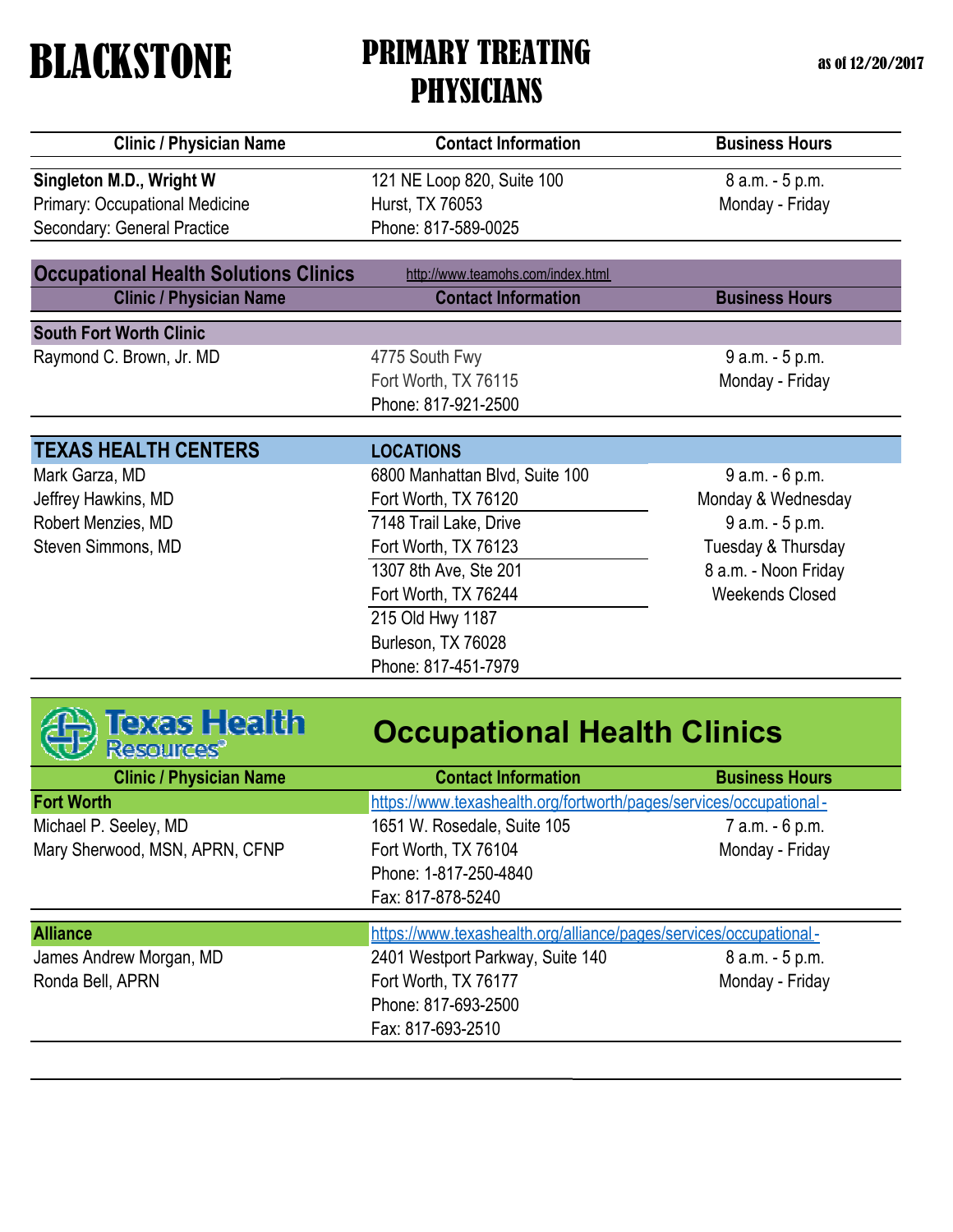as of 12/20/2017

|                                          | <b>Dallas</b><br><b>NOW</b><br>Fort Worth<br><b>Urgent Care</b> |                                  |
|------------------------------------------|-----------------------------------------------------------------|----------------------------------|
| <b>CARENOW DFW Clinic Locations URL:</b> | http://dallasfortworth.carenow.com/locations/                   |                                  |
| <b>CARENOW Clinic / Physician</b>        | <b>Clinic Contact Information</b>                               | <b>Business Hours</b>            |
| <b>Abrams</b>                            | ons/?directions=Abrams                                          |                                  |
| Dr. Fernando Hernandez                   | 9323 LBJ Freeway                                                | Weekdays: 8:00AM - 10:00PM       |
| Dr. Paul Alberico                        | Dallas, TX 75243                                                | Saturday: 8:00AM - 8:00PM        |
|                                          | Phone: (214) 570-3003                                           | Sunday: 8:00AM - 5:00PM          |
|                                          | Fax: (214) 570-1797                                             |                                  |
| <b>Allen</b>                             | ons/?directions=Allen                                           |                                  |
| Dr. Shawn Riley                          | 1218 W McDermott Dr                                             | Weekdays: 8:00AM - 10:00PM       |
| Dr. Yaseen Ranginwala                    | Allen, TX 75013                                                 | Saturday: 8:00AM - 8:00PM        |
| Dr. Rami Turner                          | Phone: (972) 390-9000                                           | Sunday: 8:00AM - 5:00PM          |
|                                          | Fax: (972) 396-5173                                             |                                  |
| <b>CARENOW Clinic / Physician</b>        | <b>Clinic Contact Information</b>                               | <b>Business Hours</b>            |
| <b>Arlington</b>                         | ons/?directions=Arlington                                       |                                  |
| Dr. Russell Brofer                       | 5405 S Cooper St                                                | Weekdays: 8:00AM - 10:00PM       |
| Dr. Kimlona Nguyen                       | Arlington, TX 76017                                             | Saturday: 8:00AM - 8:00PM        |
| Dr. Debra Ryder                          | Phone: (817) 465-4928                                           | Sunday: 8:00AM - 5:00PM          |
|                                          | Fax: (817) 472-0758                                             |                                  |
| <b>Bedford-Euless</b>                    | ons/?directions=Bedford-Euless                                  |                                  |
| Dr. Tony Keeble                          | 5301 William D Tate Ave, Suite 100                              | Weekdays: 8:00AM - 10:00PM       |
| Dr. Mary Steffens                        | Grapevine, TX 76051                                             | Saturday: 8:00AM - 8:00PM        |
|                                          | Phone: (817) 251-2101                                           | Sunday: 8:00AM - 5:00PM          |
|                                          | Fax: (817) 421-5041                                             |                                  |
| <b>Burleson</b>                          | ons/?directions=Burleson                                        |                                  |
| Dr. Richard Fleischer                    | 1501 SW Wilshire Blvd                                           | Weekdays: 8:00AM - 10:00PM       |
| Dr. Naomi Courtright                     | Burleson, TX 76028                                              | <b>Saturday: 8:00AM - 8:00PM</b> |
|                                          | Phone: (817) 295-9400                                           | Sunday: 8:00AM - 5:00PM          |
|                                          | Fax: (817) 295-9408                                             |                                  |
| <b>Carrollton</b>                        | ons/?directions=Carrolton                                       |                                  |
| Dr. Vincent Paul                         | 1017 W Hebron Pkwy                                              | Weekdays: 8:00AM - 10:00PM       |
| Dr. Orson Rodriguez                      | Carrollton, TX 75010                                            | Saturday: 8:00AM - 8:00PM        |
|                                          | Phone: (972) 939-9495                                           | Sunday: 8:00AM - 5:00PM          |
|                                          | Fax: (972) 939-0230                                             |                                  |
| <b>Cedar Hill</b>                        | on/cedar-hill/                                                  |                                  |
| Dr. Stephen buse                         | 345 N Hwy 67                                                    | Weekdays: 8:00AM - 10:00PM       |
| Dr. Nathan Nguyen                        | Cedar Hill, TX 75104                                            | Saturday: 8:00AM - 8:00PM        |
|                                          | Phone: (972) 956-5300                                           | Sunday: 8:00AM - 5:00PM          |
|                                          | Fax: (972) 956-5393                                             |                                  |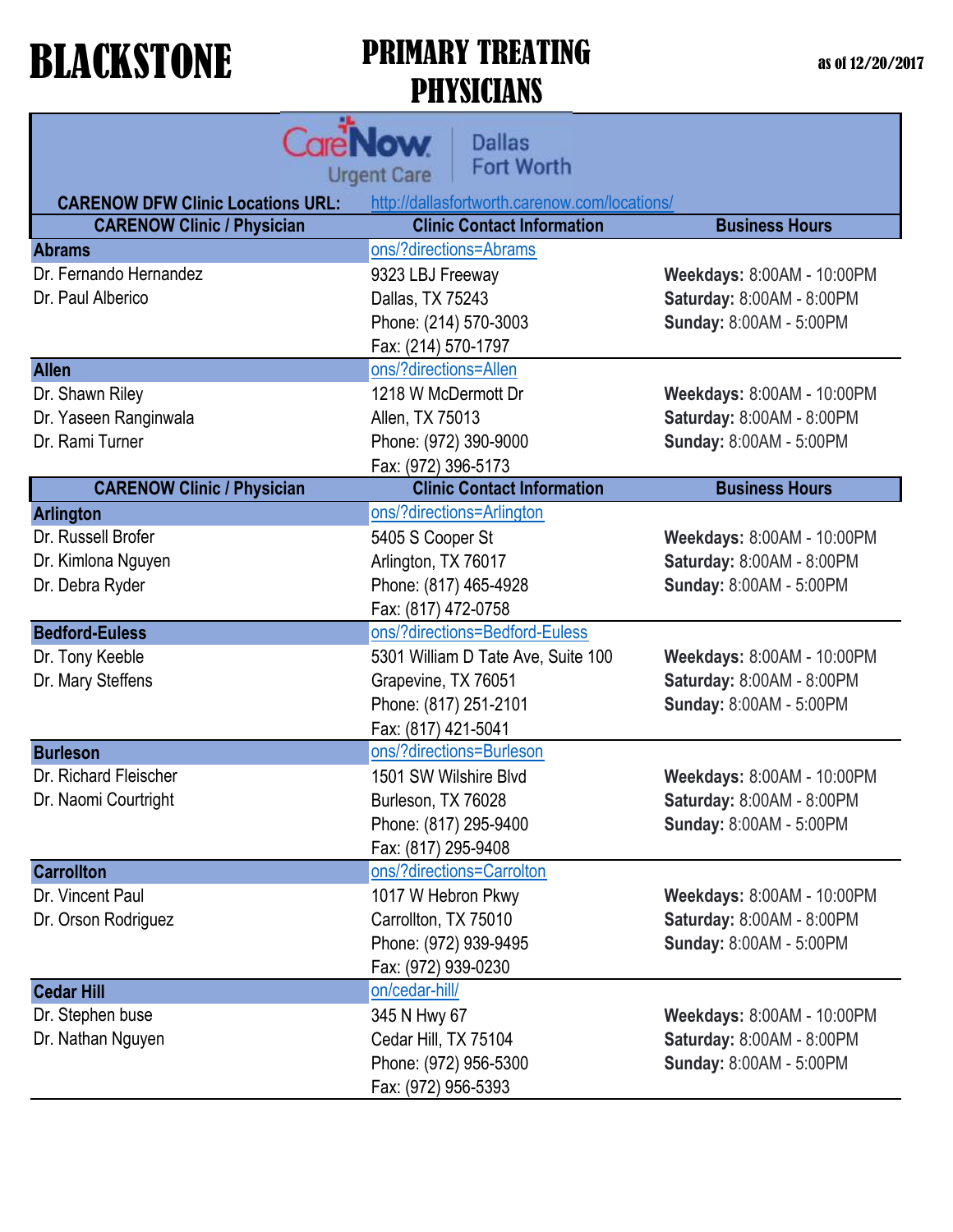| <b>Denton</b>                     | ons/?directions=Denton            |                            |
|-----------------------------------|-----------------------------------|----------------------------|
| Dr. Christian Kusi-Mensah         | 3751 South I-35E                  | Weekdays: 8:00AM - 10:00PM |
| Dr. Shawn Riley                   | Denton, TX 76210                  | Saturday: 8:00AM - 8:00PM  |
| Dr. Cynthia Ballesteros           | Phone: (940) 383-2700             | Sunday: 8:00AM - 5:00PM    |
|                                   | Fax: (940) 383-7640               |                            |
| <b>Eastchase</b>                  | ons/?directions=Eastchase         |                            |
| Dr. Ellen Dahl                    | 1661 Eastchase Pkwy               | Weekdays: 8:00AM - 10:00PM |
| Dr. Suzanne Tolbert               | Fort Worth, TX 76120              | Saturday: 8:00AM - 8:00PM  |
|                                   | Phone: (817) 459-2005             | Sunday: 8:00AM - 5:00PM    |
|                                   | Fax: (817) 459-3797               |                            |
| <b>Fort Worth</b>                 | ons/?directions=Fort-Worth        |                            |
| Dr. Craig Smith                   | 7400 McCart Ave                   | Weekdays: 8:00AM - 10:00PM |
| Dr. Betty Mountz                  | Fort Worth, TX 76133              | Saturday: 8:00AM - 8:00PM  |
|                                   | Phone: (817) 294-1651             | Sunday: 8:00AM - 5:00PM    |
|                                   | Fax: (817) 294-1048               |                            |
| <b>CARENOW Clinic / Physician</b> | <b>Clinic Contact Information</b> | <b>Business Hours</b>      |
| <b>Fossil Creek</b>               | ons/?directions=Fossil-Creek      |                            |
| Dr. Mark Shafik                   | 7232 N Frwy                       | Weekdays: 8:00AM - 10:00PM |
| Dr. Sandra Imes                   | Fort Worth, TX 76137              | Saturday: 8:00AM - 8:00PM  |
|                                   | Phone: (817) 232-2100             | Sunday: 8:00AM - 5:00PM    |
|                                   | Fax: (817) 232-0020               |                            |
| <b>Frisco Preston Rd</b>          | ons/?directions=Frisco-Preston-Rd |                            |
| Dr. Stephen Buse                  | 5644 Preston Rd                   | Weekdays: 8:00AM - 10:00PM |
| Dr. Albert Lum                    | Frisco, TX 75034                  | Saturday: 8:00AM - 8:00PM  |
| Dr. Trung Nguyen                  | Phone: (972) 529-4545             | Sunday: 8:00AM - 5:00PM    |
|                                   | Fax: (214) 872-4323               |                            |
| <b>Frisco West</b>                | ons/?directions=Frisco-West       |                            |
| Dr. Randall Hays                  | 301 W Main St                     | Weekdays: 8:00AM - 10:00PM |
| Dr. Wes Hester                    | Frisco, TX 75034                  | Saturday: 8:00AM - 8:00PM  |
|                                   | Phone: (972) 335-0030             | Sunday: 8:00AM - 5:00PM    |
|                                   | Fax: (972) 335-3660               |                            |
| <b>Garland - North</b>            | ons/?directions=Garland-North     |                            |
| Dr. Ramiro Rodriguez              | 7145 N George Bush Frwy           | Weekdays: 8:00AM - 10:00PM |
|                                   | Garland, TX 75044                 | Saturday: 8:00AM - 8:00PM  |
|                                   | Phone: (972) 530-1900             | Sunday: 8:00AM - 5:00PM    |
|                                   | Fax: (972) 530-7400               |                            |
| <b>Garland - South (Mesquite)</b> | ons/?directions=Garland%20-       |                            |
| Dr. Edward Carew                  | 565 W I-30                        | Weekdays: 8:00AM - 10:00PM |
|                                   | Garland, TX 75043                 | Saturday: 8:00AM - 8:00PM  |
|                                   | Phone: (972) 303-3030             | Sunday: 8:00AM - 5:00PM    |
|                                   | Fax: (972) 240-1223               |                            |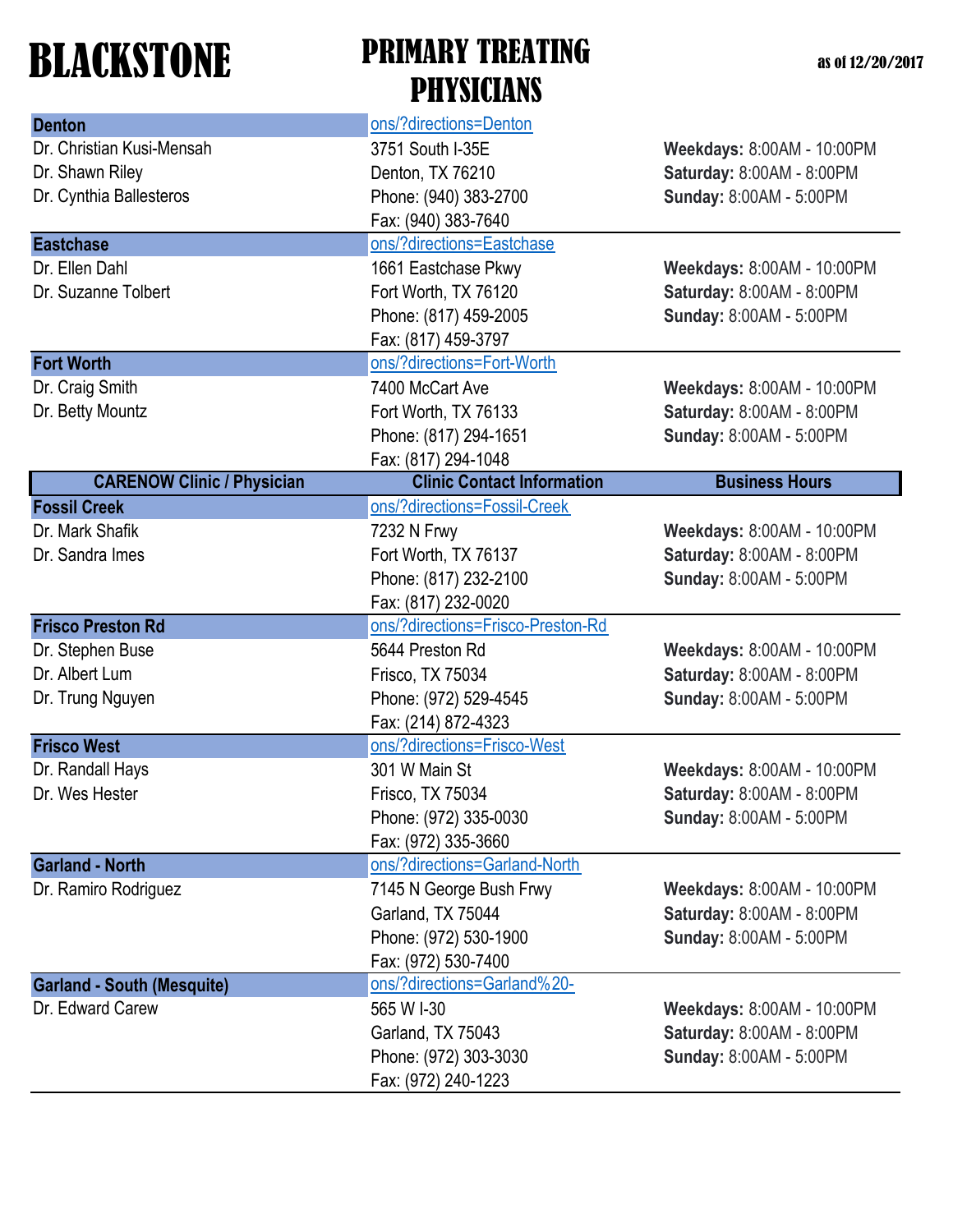| <b>Grand Prairie</b>              | on/grand-prairie/                 |                            |
|-----------------------------------|-----------------------------------|----------------------------|
| Dr. Craig Smith                   | 2520 W I-20                       | Weekdays: 8:00AM - 10:00PM |
| Dr. Avneet Gill                   | Grand Prairie, TX 75052           | Saturday: 8:00AM - 8:00PM  |
| Dr. Cynthia McKinney              | Phone: (972) 264-5858             | Sunday: 8:00AM - 5:00PM    |
|                                   | Fax: (972) 264-8800               |                            |
| <b>Grapevine Mills</b>            | on/grapevine-mills/               |                            |
| Dr. Jason Albers                  | 2355 Grapevine Mills, Cir E       | Weekdays: 8:00AM - 10:00PM |
| Dr. Karna Gocke                   | Grapevine, TX 76051               | Saturday: 8:00AM - 8:00PM  |
|                                   | Phone: (972) 539-6330             | Sunday: 8:00AM - 5:00PM    |
|                                   | Fax: (972) 539-3077               |                            |
| <b>Horne</b>                      | ons/?directions=Horne             |                            |
| Dr. Craig Smith                   | 2700 Horne St, Suite 100          | Weekdays: 8:00AM - 10:00PM |
| Dr. Nida Sajan                    | Fort Worth, TX 76107              | Saturday: 8:00AM - 8:00PM  |
| Dr. Kouame Ndri                   | Phone: (817) 570-7995             | Sunday: 8:00AM - 5:00PM    |
|                                   | Fax: (817) 570-7985               |                            |
| <b>CARENOW Clinic / Physician</b> | <b>Clinic Contact Information</b> | <b>Business Hours</b>      |
| <b>Hurst</b>                      | ons/?directions=Hurst             |                            |
| Dr. Chris Schlottmann             | 779 Grapevine Hwy                 | Weekdays: 8:00AM - 10:00PM |
|                                   | Hurst, TX 76054                   | Saturday: 8:00AM - 8:00PM  |
|                                   | Phone: (817) 428-7300             | Sunday: 8:00AM - 5:00PM    |
|                                   | Fax: (817) 428-1085               |                            |
| <b>I-20 and Wheatland</b>         | on/1-20-and-wheatland/            |                            |
| Dr. Thomas Chiu                   | 39769 I-20                        | Weekdays: 8:00AM - 10:00PM |
| Dr. Joseph King, III              | Dallas, TX 75237                  | Saturday: 8:00AM - 8:00PM  |
|                                   | Phone: (972) 780-0802             | Sunday: 8:00AM - 5:00PM    |
|                                   | Fax: (972) 780-7134               |                            |
| <b>Keller</b>                     | ons/?directions=Keller            |                            |
| Dr. Tom Tennant                   | 720 S Main St                     | Weekdays: 8:00AM - 10:00PM |
| Dr. Nadia Alawi-Kakomanolis       | Keller, TX 76248                  | Saturday: 8:00AM - 8:00PM  |
| Dr. Christiana Jones              | Phone: (817) 431-2800             | Sunday: 8:00AM - 5:00PM    |
|                                   | Fax: (817) 431-0371               |                            |
| <b>Lake Worth</b>                 | ons/?directions=Lake-Worth        |                            |
| Dr. Erica Sails                   | 3520 NW Centre Dr                 | Weekdays: 8:00AM - 10:00PM |
| Dr. Matthew Blackburn             | Fort Worth, TX 76135              | Saturday: 8:00AM - 8:00PM  |
|                                   | Phone: (817) 375-2100             | Sunday: 8:00AM - 5:00PM    |
|                                   | Fax: (817) 237-0022               |                            |
| Lewisville                        | ons/?directions=Lewisville        |                            |
| Dr. Holly McCoy                   | 1559 W Main St                    | Weekdays: 8:00AM - 10:00PM |
| Dr. James Herzog                  | Lewisville, TX 75067              | Saturday: 8:00AM - 8:00PM  |
|                                   | Phone: (972) 436-0333             | Sunday: 8:00AM - 5:00PM    |
|                                   | Fax: (972) 436-7373               |                            |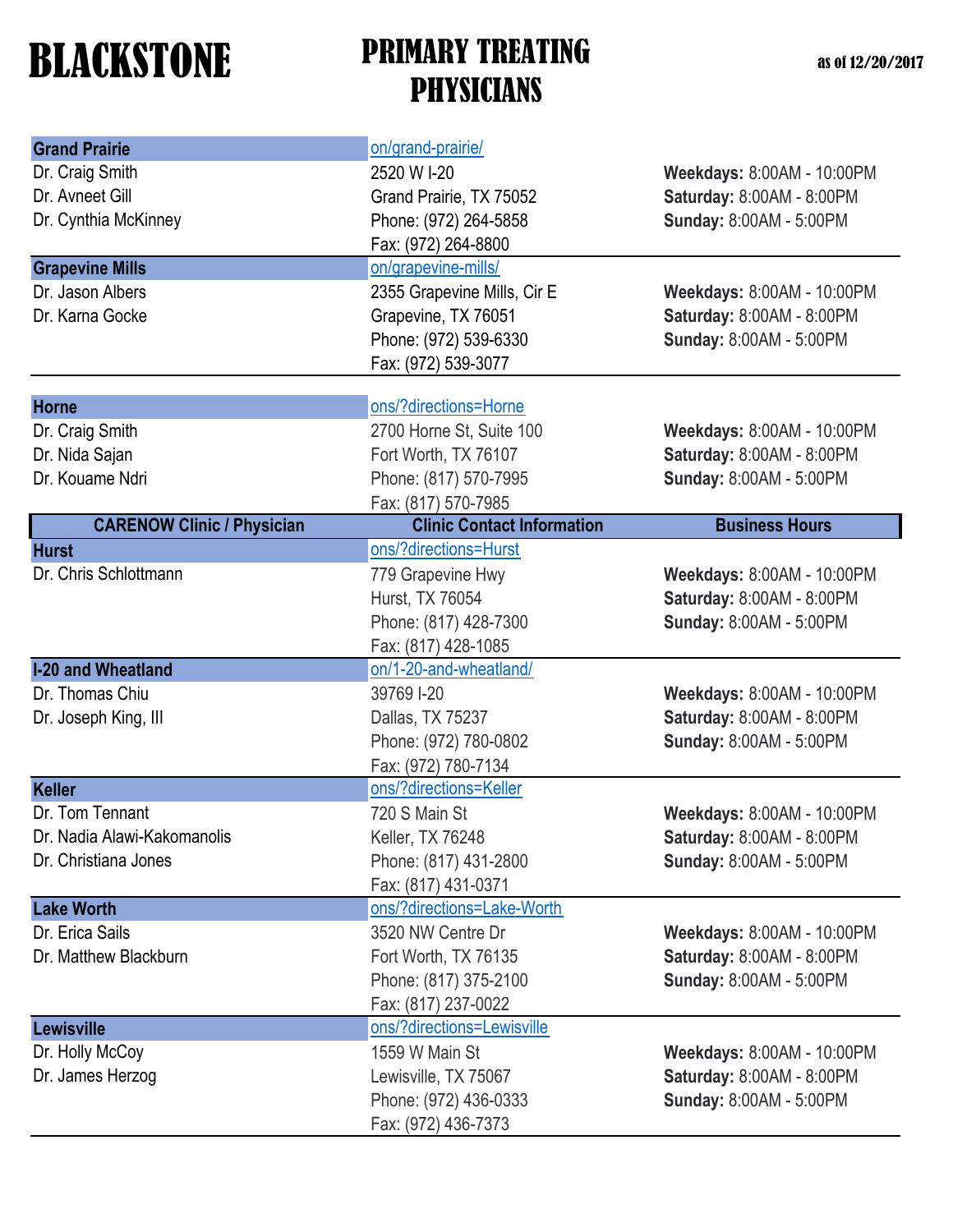| <b>Mansfield</b>                                         | ons/?directions=Mansfield                                       |                            |  |
|----------------------------------------------------------|-----------------------------------------------------------------|----------------------------|--|
| Dr. Gene Joe                                             | 1501 Hwy 287 N                                                  | Weekdays: 8:00AM - 10:00PM |  |
| Dr. Donna Shannon                                        | Mansfield, TX 76063                                             | Saturday: 8:00AM - 8:00PM  |  |
|                                                          | Phone: (817) 453-8080                                           | Sunday: 8:00AM - 5:00PM    |  |
|                                                          | Fax: (817) 453-8040                                             |                            |  |
| <b>McKinney</b>                                          | ons/?directions=McKinney                                        |                            |  |
| Dr. Ken Williamson                                       | 809 N Central Expressway                                        | Weekdays: 8:00AM - 10:00PM |  |
| Dr. Erica Berger                                         | McKinney, TX 75070                                              | Saturday: 8:00AM - 8:00PM  |  |
|                                                          | Phone: (972) 529-4500                                           | Sunday: 8:00AM - 5:00PM    |  |
|                                                          | Fax: (972) 529-4505                                             |                            |  |
| <b>Midway</b>                                            | ons/?directions=Midway                                          |                            |  |
| Dr. Shawn Riley                                          | 12801 Midway Road, Suite #503                                   | Weekdays: 8:00AM - 10:00PM |  |
| Dr. Rami Taha                                            | Dallas, TX 75244                                                | Saturday: 8:00AM - 8:00PM  |  |
|                                                          | Phone: (972) 243-3304                                           | Sunday: 8:00AM - 5:00PM    |  |
| <b>CARENOW Clinic / Physician</b>                        | <b>Clinic Contact Information</b>                               | <b>Business Hours</b>      |  |
| <b>North Dallas</b>                                      | ons/?directions=North-Dallas                                    |                            |  |
| Dr. Wanwisa Trombley                                     | 14856 Preston Rd, Suite 100                                     | Weekdays: 8:00AM - 10:00PM |  |
| Dr. Maria Cuadros                                        | Dallas, TX 75254                                                | Saturday: 8:00AM - 8:00PM  |  |
|                                                          | Phone: (972) 387-8900                                           | Sunday: 8:00AM - 5:00PM    |  |
|                                                          | Fax: (972) 661-9868                                             |                            |  |
| <b>Plano</b>                                             | ons/?directions=Plano                                           |                            |  |
|                                                          | 3821 W Spring Creek Pkwy                                        | Weekdays: 8:00AM - 10:00PM |  |
| Dr. Tami Roberts                                         | Plano, TX 75023                                                 | Saturday: 8:00AM - 8:00PM  |  |
| Dr. Hina Zeman                                           | Phone: (972) 599-0077                                           | Sunday: 8:00AM - 5:00PM    |  |
|                                                          | Fax: (972) 599-0030                                             |                            |  |
| <u>oncentra</u>                                          |                                                                 |                            |  |
|                                                          | <b>Urgent Care Centers</b>                                      |                            |  |
|                                                          | <b>North Texas Center Listing</b>                               |                            |  |
| <b>Dallas Clinic Locations URL:</b>                      | https://www.concentra.com/urgent-care-centers/texas/dallas/     |                            |  |
| <b>Ft. Worth Clinic Locations URL:</b>                   | https://www.concentra.com/urgent-care-centers/texas/fort-worth/ |                            |  |
| <b>CONCENTRA Clinic / Physician</b>                      | <b>Clinic Contact Information</b>                               | <b>Business Hours</b>      |  |
| <b>Addison</b>                                           |                                                                 |                            |  |
| Darien Kavasmaneck, M.D., CMD                            | 15810 Midway Road                                               | 8 a.m. - 5 p.m.            |  |
|                                                          | Addison, TX 75001                                               | Monday - Friday            |  |
|                                                          | Ph# 972-458-8111                                                |                            |  |
|                                                          | FAX 972-458-7776                                                |                            |  |
| <b>Arlington South 4521</b><br>Olugbeminiyi Olubanjo, MD | 511 E. I-20                                                     | 8 a.m. - 6 p.m.            |  |
|                                                          | Arlington, TX 76018                                             | Monday - Friday            |  |
|                                                          | Ph# 817-261-5166                                                |                            |  |
|                                                          | FAX 817-275-5432                                                |                            |  |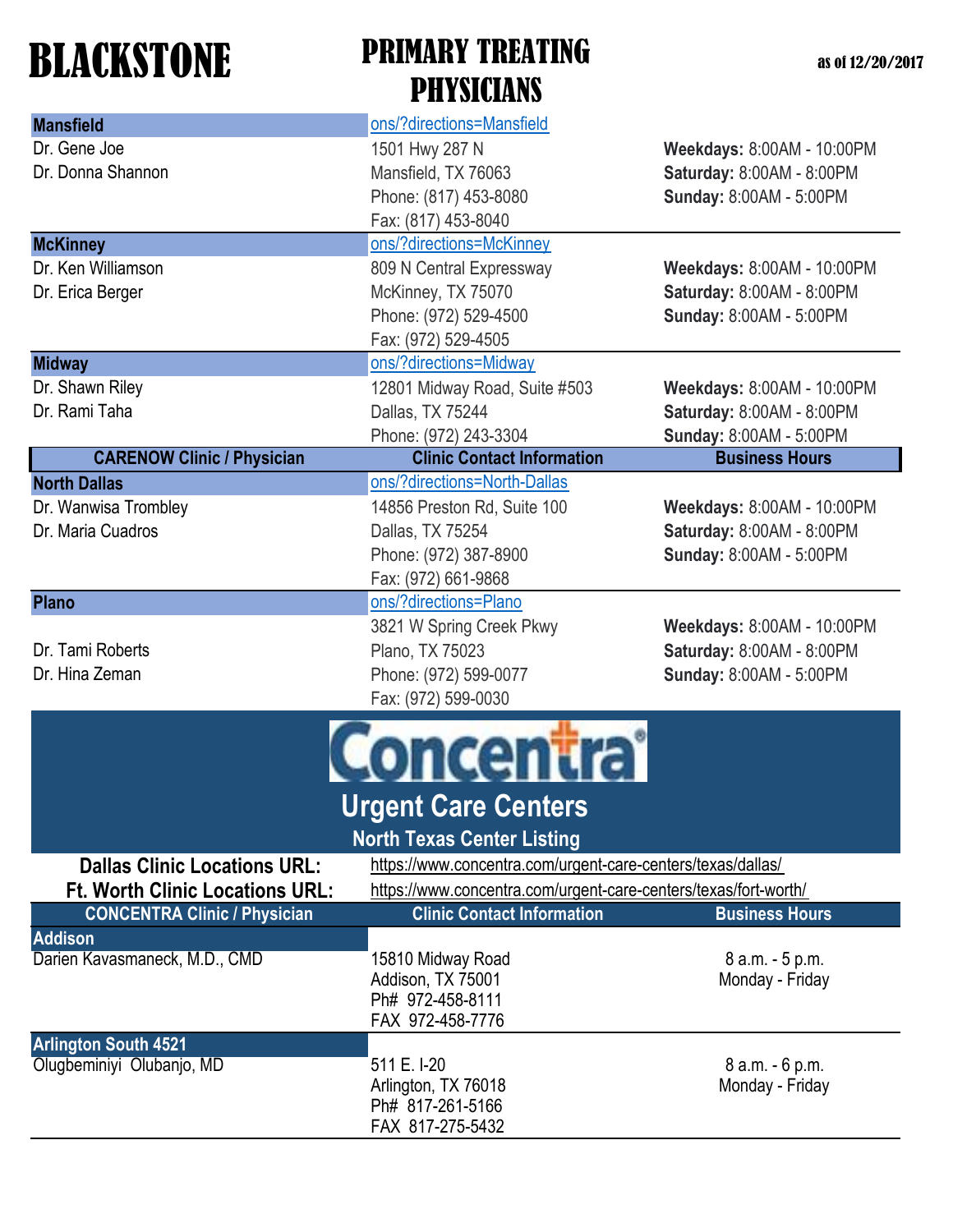| <b>Burleson 4524</b>                                                  |                                                                                                  |                                                                            |
|-----------------------------------------------------------------------|--------------------------------------------------------------------------------------------------|----------------------------------------------------------------------------|
| David Lowery, D.O., CMD<br>Renee Bourgeois, FNP-C                     | 811 NE Alsbury Road, Ste. 800<br>Burleson, Texas 76028<br>Ph# 817-293-7311                       | 8 a.m. - 6 p.m.<br>Monday - Friday                                         |
|                                                                       | FAX 817-551-1066                                                                                 |                                                                            |
| <b>Carrollton 4525</b>                                                |                                                                                                  |                                                                            |
| Jairaj Sayani, MD                                                     | 1345 Valwood Parkway, #306<br>Carrollton, TX 75006<br>Ph# 972-484-6435<br>FAX 972-484-6785       | 8 a.m. - 5 p.m.<br>Monday - Friday                                         |
| <b>Forest Park 4531</b>                                               |                                                                                                  |                                                                            |
| Roy Kreusel, M.D.<br>Naranath Chintala, MD, MPH                       | 2500 West Freeway I-30, Ste. 100<br>Fort Worth, TX 76102<br>Ph# 817-882-8700<br>FAX 817-882-8707 | 8 a.m. - 8 p.m.<br>Monday - Friday<br>8 a.m. - 5 p.m.<br>Saturday          |
| <b>CONCENTRA Clinic / Physician</b>                                   | <b>Clinic Contact Information</b>                                                                | <b>Business Hours</b>                                                      |
| <b>Fossil Creek 4533</b>                                              |                                                                                                  |                                                                            |
| George Niemirowski, MD, CMD<br>Kenneth Baldwin, MD<br>Mark Morris, MD | 4060 Sandshell<br>Fort Worth, TX 76137<br>Ph# 817-306-9777<br>FAX 817-306-9780                   | 8 a.m. - 5 p.m.<br>Monday - Friday                                         |
| Frisco 5319                                                           |                                                                                                  |                                                                            |
| Kavitha Nalla, M.D.<br><b>CMD</b><br>Rizwana Khan, MD                 | 8756 Teel Parkway, Ste. 350<br>Frisco, TX 75034<br>Ph# 972-712-5454<br>FAX 972-712-5442          | 8 a.m. - 5 p.m.<br>Monday - Friday<br>9 a.m. - 4 p.m.<br>Saturday          |
|                                                                       |                                                                                                  |                                                                            |
| Garland 4518<br>Deepa Rajakrishnan, M.D., CMD                         | 1621 S. Jupiter, #101<br>Garland, TX 75042<br>Ph# 214-340-7555<br>FAX 214-340-3980               | 8 a.m. - 5 p.m.<br>Monday - Friday                                         |
| N. Arlington (GP) 4517                                                |                                                                                                  |                                                                            |
| Cynthia Goff, PA-C                                                    | 2160 E. Lamar Avenue<br>Grand Prairie, TX 76006<br>Ph# 972-988-0441<br>FAX 972-641-0054          | 8 a.m. - 8 p.m.<br>Monday - Friday<br>9 a.m. - 4 p.m.<br>Saturday & Sunday |
| <b>Greenville 4530</b>                                                |                                                                                                  |                                                                            |
| Jon Stien, PA-C                                                       | 5601 Greenville Ave.<br>Dallas, TX 75206<br>Ph# 214-821-6007<br>FAX 214-821-6149                 | 8 a.m. - 8 p.m.<br>Monday - Friday<br>9 a.m. - 4 p.m.<br>Saturday          |
| Las Colinas 4519                                                      |                                                                                                  |                                                                            |
| Sam Rostami, D.O., CMD<br>Fey Lott, D.O.<br>Agatha Byars, FNP-C, CMD  | 5910 N. MacArthur Blvd.<br>Irving, TX 75039<br>Ph# 972-554-8492 / 8494<br>FAX 972-438-4647       | 8 a.m. - 8 p.m.<br>Monday - Friday<br>8 a.m. - 5 p.m.<br>Saturday          |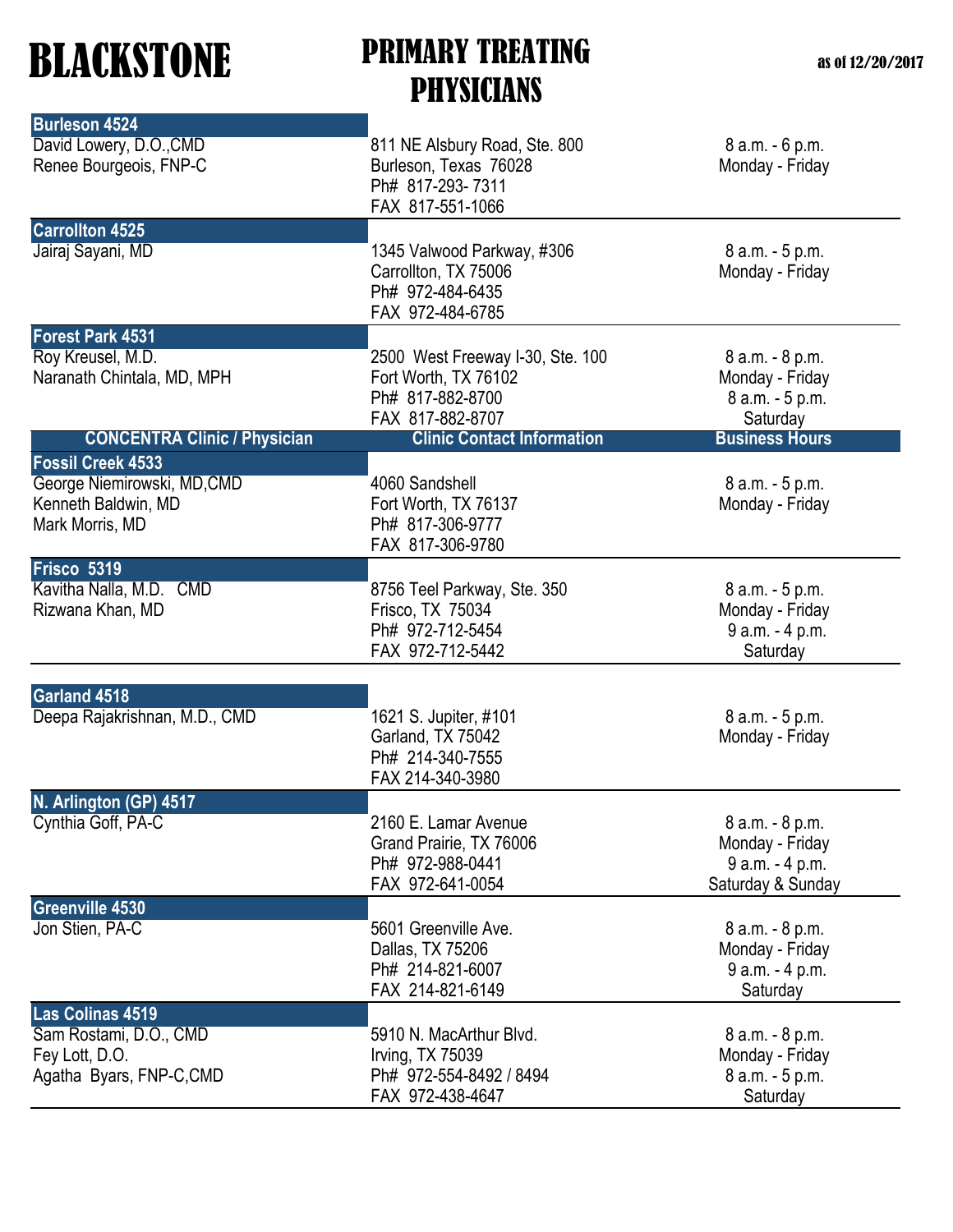| Lewisville 5371                                                                                                          |                                                                                                  |                                                                       |
|--------------------------------------------------------------------------------------------------------------------------|--------------------------------------------------------------------------------------------------|-----------------------------------------------------------------------|
| Devki Jaiswal, MD, CMD<br>Majdouleen Georgeos, MD                                                                        | 2403 S. Stemmons Fwy., Suite 103<br>Lewisville, TX 75067<br>Ph# 972-829-2999<br>FAX 972-459-7929 | 8 a.m. - 7 p.m.<br>Monday - Friday<br>9 a.m. - 4 p.m.<br>Saturday     |
| <b>Mesquite 4526</b><br>Benjamin Burris, MD, CMD                                                                         | 4928 Samuell Boulevard<br>Mesquite, TX 75149<br>Ph# 214-328-1400<br>FAX 214-328-2884             | 8 a.m. - 5 p.m.<br>Monday - Friday                                    |
| <b>Plano 4528</b><br>Emory Warren, M.D., CMD<br>Svetlana Khalina, MD                                                     | 1300 N. Central Expy.<br>Plano, TX 75074<br>Ph# 972-578-2212<br>FAX 972-881-7666                 | 8 a.m. - 5 p.m.<br>Monday - Friday<br>9 a.m. - 4 p.m.<br>Saturday     |
| <b>CONCENTRA Clinic / Physician</b>                                                                                      | <b>Clinic Contact Information</b>                                                                | <b>Business Hours</b>                                                 |
| Redbird 4535<br>Warren Hatley, M.D., CMD<br>Naimah Harris, PA-C<br>Charles Ross, DO                                      | 5520 Westmoreland, #200<br>Dallas, TX 75237<br>Ph# 214-467-8210<br>FAX 214-467-8192              | 8 a.m. - 5 p.m.<br>Monday - Friday                                    |
| <b>Stemmons 4520</b><br>Doreatha Powell, M.D., CMD<br>Sukanya Ambavaram, MD<br>Piotr Jakubowski, MD<br>Michael Huang, MD | 2920 N. Stemmons Fwy.<br>Dallas, TX 75247<br>Ph# 214-630-2331<br>FAX 214-905-1323                | 8 a.m. -8p.m.<br>Monday - Friday<br>9am - 5 pm<br>Saturday and Sunday |
|                                                                                                                          | <b>Medical Centers</b>                                                                           |                                                                       |
|                                                                                                                          | Treatment Centers                                                                                |                                                                       |
|                                                                                                                          | <b>North Texas Center Listing</b>                                                                |                                                                       |
| <b>Clinic / Physician Name</b>                                                                                           | <b>Contact Information</b>                                                                       | <b>Business Hours</b>                                                 |
| <b>Fort Worth</b>                                                                                                        | https://n-o-v-a.com                                                                              |                                                                       |
| <b>North</b>                                                                                                             | 3645 N. Beach St<br>Fort Worth, TX 76137<br>Phone: 1-817-759-0004                                | 8:30 a.m. - 6 p.m.<br>Monday - Friday                                 |
|                                                                                                                          | Fax: 817-759-0003                                                                                |                                                                       |

Phone: 1-817-332-0660 Fax: 817-332-0770

**Central** 21106 Alston Ave., Suite 120 8:30 a.m. - 6 p.m. Fort Worth, TX 76104 Monday - Friday